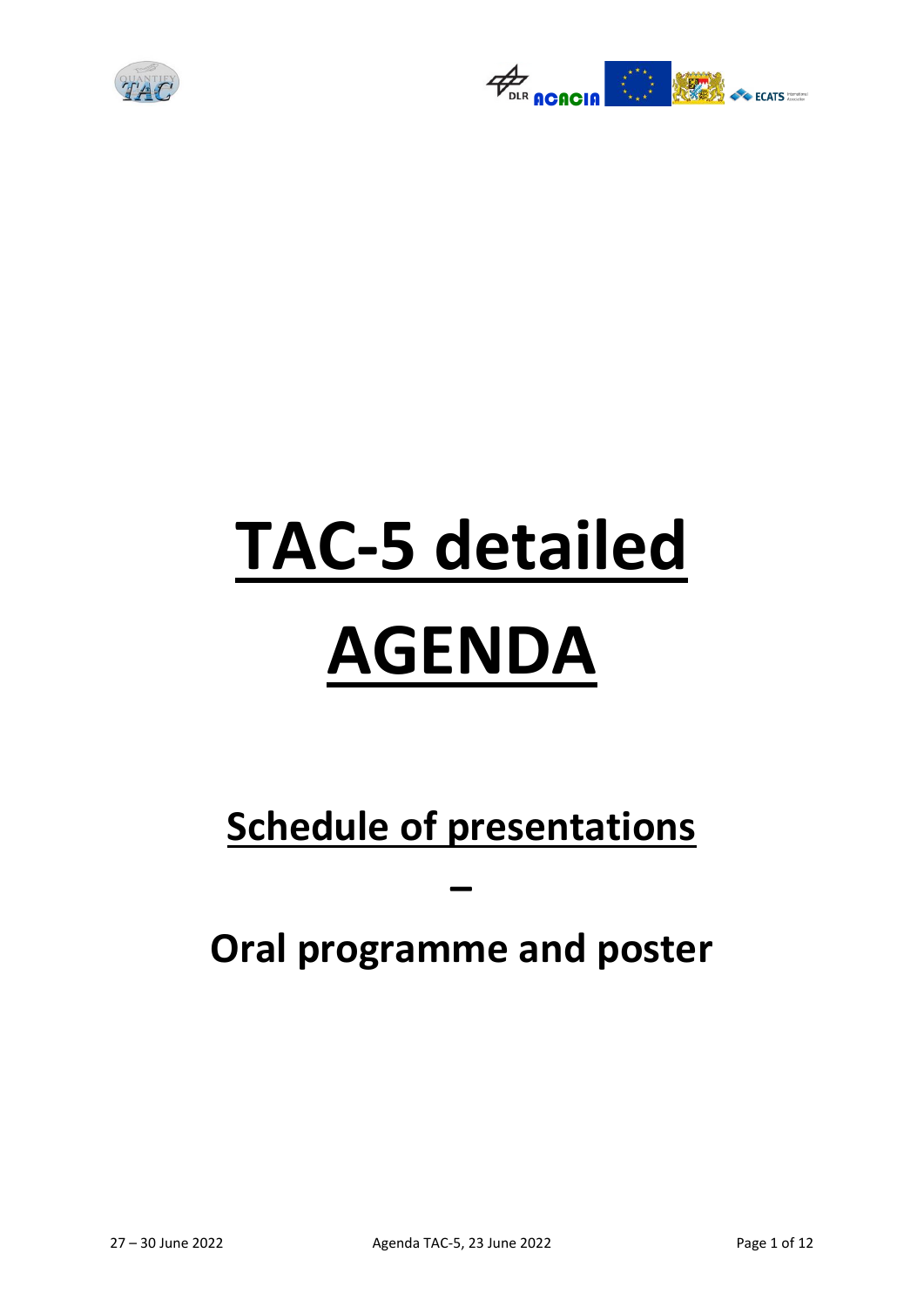



#### **TAC-5 AGENDA**

| Sunday, 26 June 2022 |                                 |
|----------------------|---------------------------------|
| 17:00                | Registration                    |
| 19:00                | End of Sunday registration time |

#### **ORAL PRESENTATIONS**

| Monday, 27 June 2022                                 |                                                                                            |
|------------------------------------------------------|--------------------------------------------------------------------------------------------|
| 09:00                                                | Registration / Coffee                                                                      |
| <b>Opening ceremony</b>                              |                                                                                            |
| Chair: R. Sausen                                     |                                                                                            |
| 11:00                                                | Robert Sausen (DLR):                                                                       |
|                                                      | <b>Opening Address</b>                                                                     |
| 11:10                                                | Markus Fischer (DLR):                                                                      |
|                                                      | DLR research for a sustainable aviation and transport                                      |
| 11:40                                                | Robert Sausen (DLR):                                                                       |
|                                                      | Information on the venue and technical information                                         |
| Mitigation of transport impacts by operational means |                                                                                            |
| Chair: R. Sausen                                     |                                                                                            |
| 12:00                                                | Zengerling Zarah (DLR), Florian Linke, Christian Weder and Sigrun Matthes:                 |
|                                                      | Flying low and slow: Climate mitigation potential of reduced cruise altitudes and speeds   |
|                                                      | in different seasons                                                                       |
| 12:15                                                | Lim Ling, Kaushik Radhakrishnan (Hamburg University of Technology), Thomas Rötger,         |
|                                                      | Gabriel Casas, Ayce Celikel, Hans Dorries, Florian Linke, Benjamin Lührs, Marco Lutz,      |
|                                                      | Bethan Owen, André van Velzen:                                                             |
|                                                      | Theoretical potential of $CO2$ emissions reduction through fleet and flight network        |
|                                                      | optimization                                                                               |
| 12:30                                                | Dietmüller Simone (DLR), Sigrun Matthes, Hiroshi Yamashita, Volker Grewe, Katrin           |
|                                                      | Dahlmann, Christine Frömming, Patrick Peter, Feijia Yin and Federica Castino:              |
|                                                      | Investigation of weather, altitude and season dependency of non- $CO2$ aviation effects by |
|                                                      | using algorithmic climate change functions                                                 |
| 12:45                                                | Lunch                                                                                      |
| <b>POSTER SESSION A - F Authors in Attendance</b>    |                                                                                            |
| Chair: K. Gierens                                    |                                                                                            |
| 14:00                                                | Poster groups $A - F$                                                                      |
| 15:45                                                | Poster / Coffee                                                                            |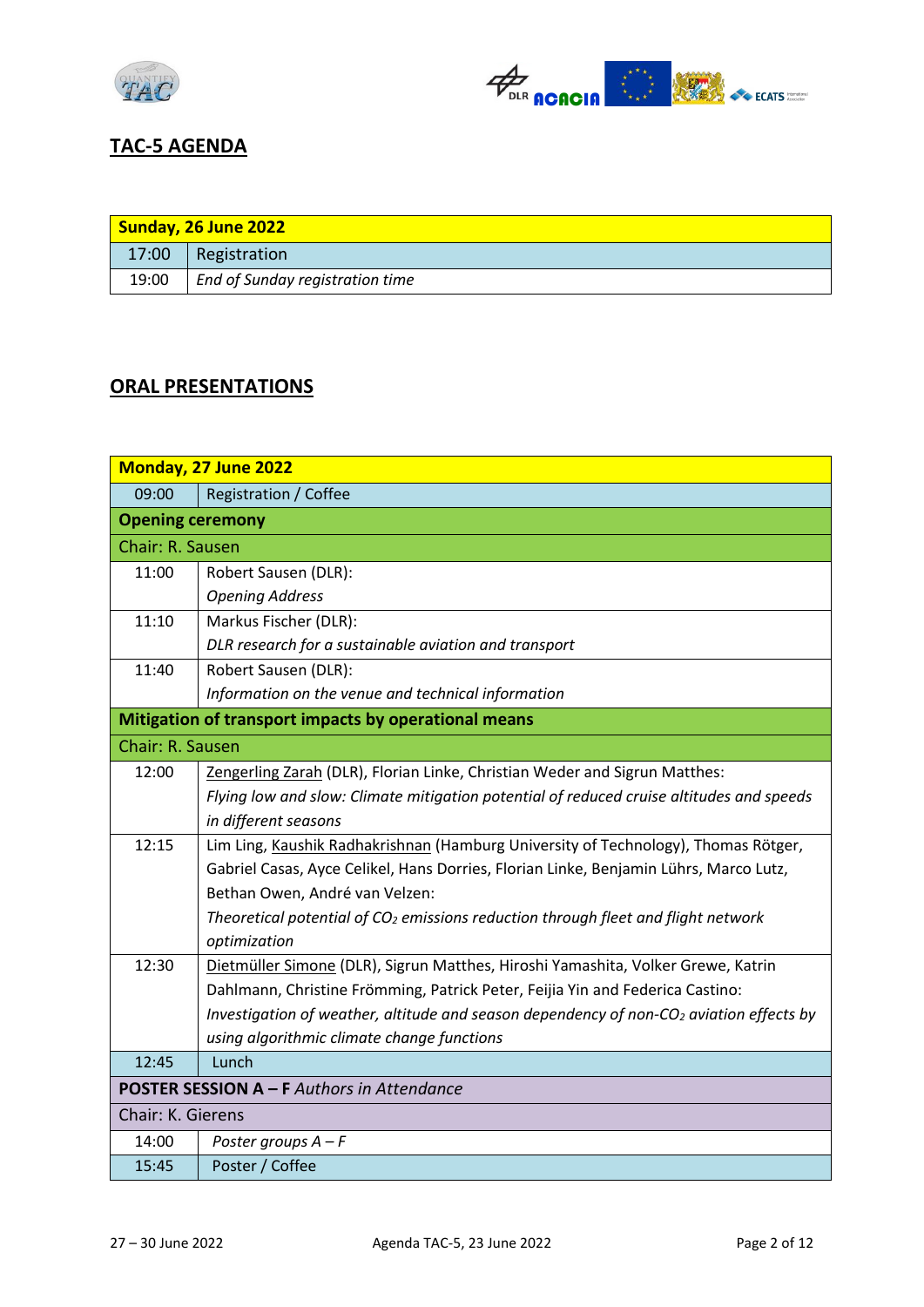



| Mitigation of transport impacts by operational means (continued) |                                                                                            |
|------------------------------------------------------------------|--------------------------------------------------------------------------------------------|
| Chair: R. Pouzolz                                                |                                                                                            |
| 16:10                                                            | Linke Florian (DLR), Benjamin Lührs, Maximilian Mendiguchia Meuser, Manuel Soler,          |
|                                                                  | Abolfazl Simorgh, Federica Castino, Feijia Yin, Volker Grewe, Hiroshi Yamashita, Sigrun    |
|                                                                  | Matthes, Sabine Baumann and Simone Dietmüller:                                             |
|                                                                  | Robust climate-optimized flight planning of intra-European flights considering             |
|                                                                  | meteorological uncertainties                                                               |
| 16:25                                                            | Matthes Sigrun (DLR), Katrin Dahlmann, Simone Dietmüller, Hiroshi Yamashita, Volker        |
|                                                                  | Grewe, Patrick Peter, Sabine Baumann, Florian Linke, Benjamin Lührs, Maximilian M.         |
|                                                                  | Meuser, Feijia Yin, Federica Castino, Manuel Soler, Abolfazl Simorgh, Daniel González      |
|                                                                  | Arribas:                                                                                   |
|                                                                  | Concept for integrating uncertainties when identifying climate-optimized aircraft          |
|                                                                  | trajectories: FlyATM4E                                                                     |
| 16:40                                                            | Niklaß Malte (DLR), Katrin Dahlmann, Martin Plohr, Volker Grewe, Ekkehard Gutt,            |
|                                                                  | Bernhard Katzer, Michael Kluge, Alexander Lau, Florian Linke, Sven Maertens, Sigrun        |
|                                                                  | Matthes, Janina Scheelhaase, Robin Thor, Florian Woznz and Zarah Zengerling:               |
|                                                                  | Testing of a Monitoring, Reporting & Verification (MRV) Scheme for the integration of      |
|                                                                  | non-CO <sub>2</sub> aviation effects into EU ETS                                           |
| 16:55                                                            | Bussell Elliott (Satavia), Greg Thompson, and Adam Durant:                                 |
|                                                                  | Contrail prevention exercises through commercial flight planning                           |
| 17:10                                                            | Sausen Robert (DLR), Sina Hofer, Klaus Gierens, Luca Bugliaro, Rüdiger Ehrmanntraut,       |
|                                                                  | Ilona Sitova, Kacper Walczak, Anja Burridge-Diesing, Milena Bowman and Nick Miller:        |
|                                                                  | A real life trial for avoiding contrails                                                   |
|                                                                  | Mitigation of transport impacts by technological changes in vehicles and engines           |
| Chair: C. Voigt                                                  |                                                                                            |
| 17:25                                                            | Arunachalam Saravanan (University of North Carolina), Calvin Arter and Jonathan            |
|                                                                  | Buonocore:                                                                                 |
|                                                                  | Air quality and health-related impacts of traditional and alternate jet fuels from airport |
|                                                                  | aircraft operations in the U.S.                                                            |
| 17:40                                                            | Deck Kathrin (TU Delft), Volker Grewe, Feijia Yin, Irene Dedoussi, Roelof Vos, Pieter-Jan  |
|                                                                  | Proesmans, Florian Linke, Kaushik Radhakrishnan, Malte Niklaß and Benjamin Lührs:          |
|                                                                  | Model development for climate optimized aircraft design                                    |
| 17:55                                                            | End of presentations                                                                       |
| 18:15                                                            | <b>Welcome Reception</b>                                                                   |
| 19:00                                                            | <b>Dinner</b>                                                                              |
| 20:00                                                            | Evening lecture by Hans Volkert (DLR)                                                      |
|                                                                  | Sun, moon, and atmosphere -a short stroll through two centuries of astronomic and          |
|                                                                  | atmospheric research in upper Bavaria                                                      |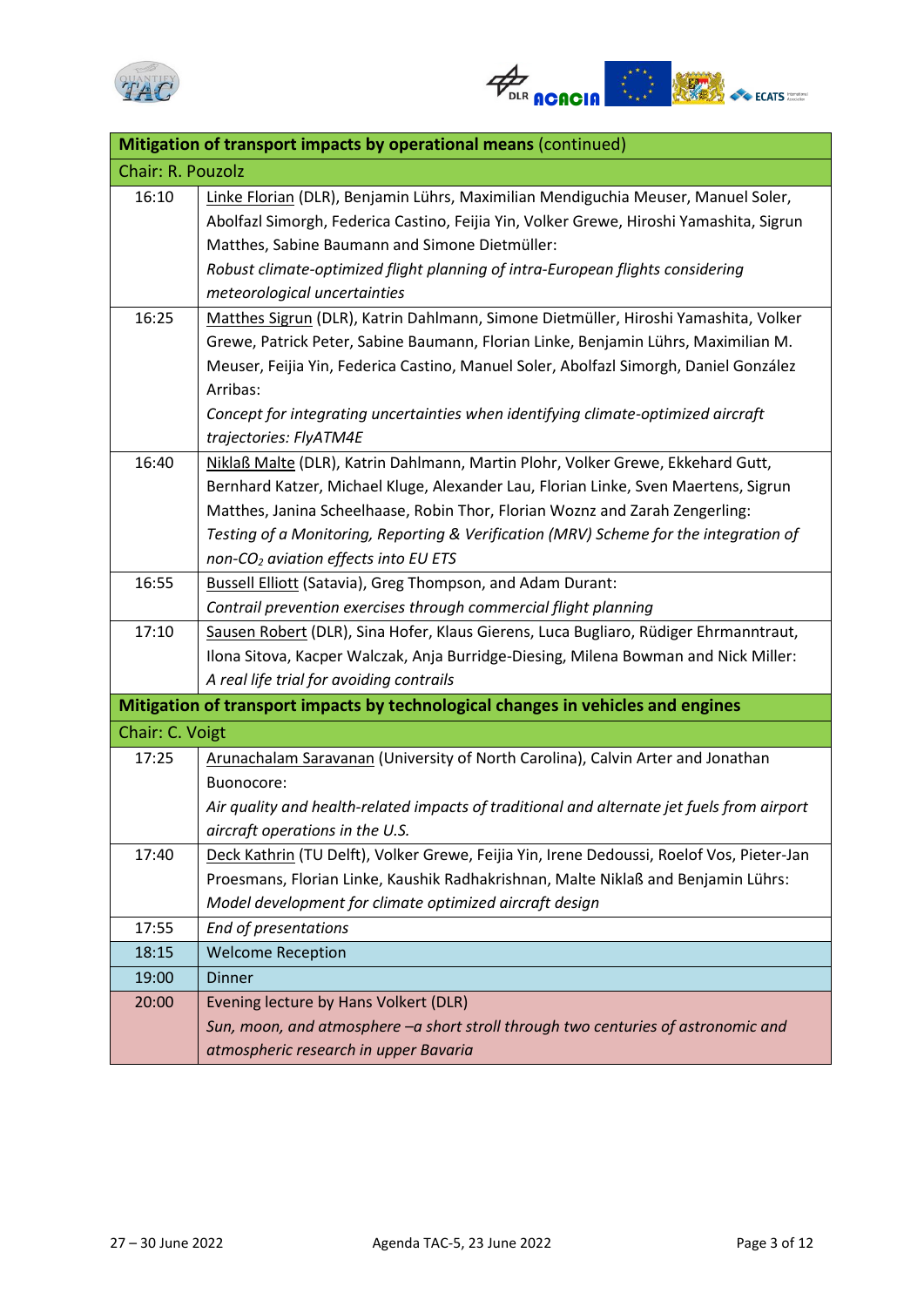



| Tuesday, 28 June 2022    |                                                                                            |
|--------------------------|--------------------------------------------------------------------------------------------|
| 08:30                    | Registration                                                                               |
| <b>Vehicle emissions</b> |                                                                                            |
| Chair: S. Meilinger      |                                                                                            |
| 09:00                    | Muller, Mathieu (ONERA):                                                                   |
|                          | Comparison of CEDRE and LASPORT plumes for a single aircraft engine at ground              |
| 09:15                    | Durdina Lukas (ZHAW), Jacinta Edebeli, Curdin Spirig, Manuel Roth, Benjamin Brem,          |
|                          | David Schönenberger, Miriam Elser and Julien Anet:                                         |
|                          | Certification versus research measurements: Investigating the variability of particle      |
|                          | emissions of commercial jet engines from a long-running series of emission tests           |
| 09:30                    | Yazdani Miad (Raytheon Technologies Research Center), Steve Zeppieri and Med Colket:       |
|                          | A Predictive modeling framework for post-inception growth soot particles in aero-engine    |
|                          | combustors                                                                                 |
| 09:45                    | Baughcum Steven (Boeing), Richard H. Moore, and Richard C. Miake-Lye:                      |
|                          | Overview of On-Wing Emissions Testing on the Boeing ecoDemonstrator using SAF Fuels        |
| 10:00                    | Moore Richard H. (NASA), Steven L. Baughcum, Matthew D. Brown, Elizabeth B. Wiggins,       |
|                          | Edward L. Winstead, Luke D. Ziemba, Joshua DiGangi, Michael A. Shook, Kevin J.             |
|                          | Sanchez, Benjamin Nault, Richard C. Miake-Lye, Andrew Freedman, Francisco Guzman,          |
|                          | Jennifer L. Klettlinger, and the Boeing ecoDemonstrator Science and Engineering Team:      |
|                          | Particle and Trace Gas Emissions Indices Measured During the 2021 Boeing                   |
|                          | ecoDemonstrator Emissions Ground Test                                                      |
| 10:15                    | Posters / Coffee (group photo)                                                             |
| 10:40                    | Voigt Christiane (DLR), D. Sauer, R. Märkl, T. Harlaß, S. Kaufmann, R. Dischl, F.          |
|                          | Sakellariou, V. Hahn, M. Scheibe, A. Marsing, L. Tomsche, T. Bräuer, C. Röttger, A.        |
|                          | Dörnbrack, U. Schumann, A. Roiger, P. Le Clercq, B. Rauch, K. Seeliger, G. Le Chenadec, J. |
|                          | Moreau, D. O'Nions, C. Renard, L. Darbois, E. Greslin, D. Delhaye, P. Mambré and the       |
|                          | <b>VOLCAN</b> team:                                                                        |
|                          | In-flight measurements of particle emissions and contrails from an A319neo with lean       |
|                          | burn engine technology                                                                     |
| 10:55                    | Schripp Tobias (DLR), G. Smallwood, P. Williams, F. Gass, A. Kulathasan, A. Armand, E      |
|                          | Requena Esteban, M. Johnson, T. Grein, L. Bondorf, P. Lobo, J. Corbin, B.                  |
|                          | Smith, M. Schafai, T. Harlaß, D. Sauer, C. Voigt and P. LeClercq:                          |
|                          | Overview of gas and particle emissions during ground measurements with an Airbus           |
|                          | A350 burning conventional and 100% sustainable jet fuel                                    |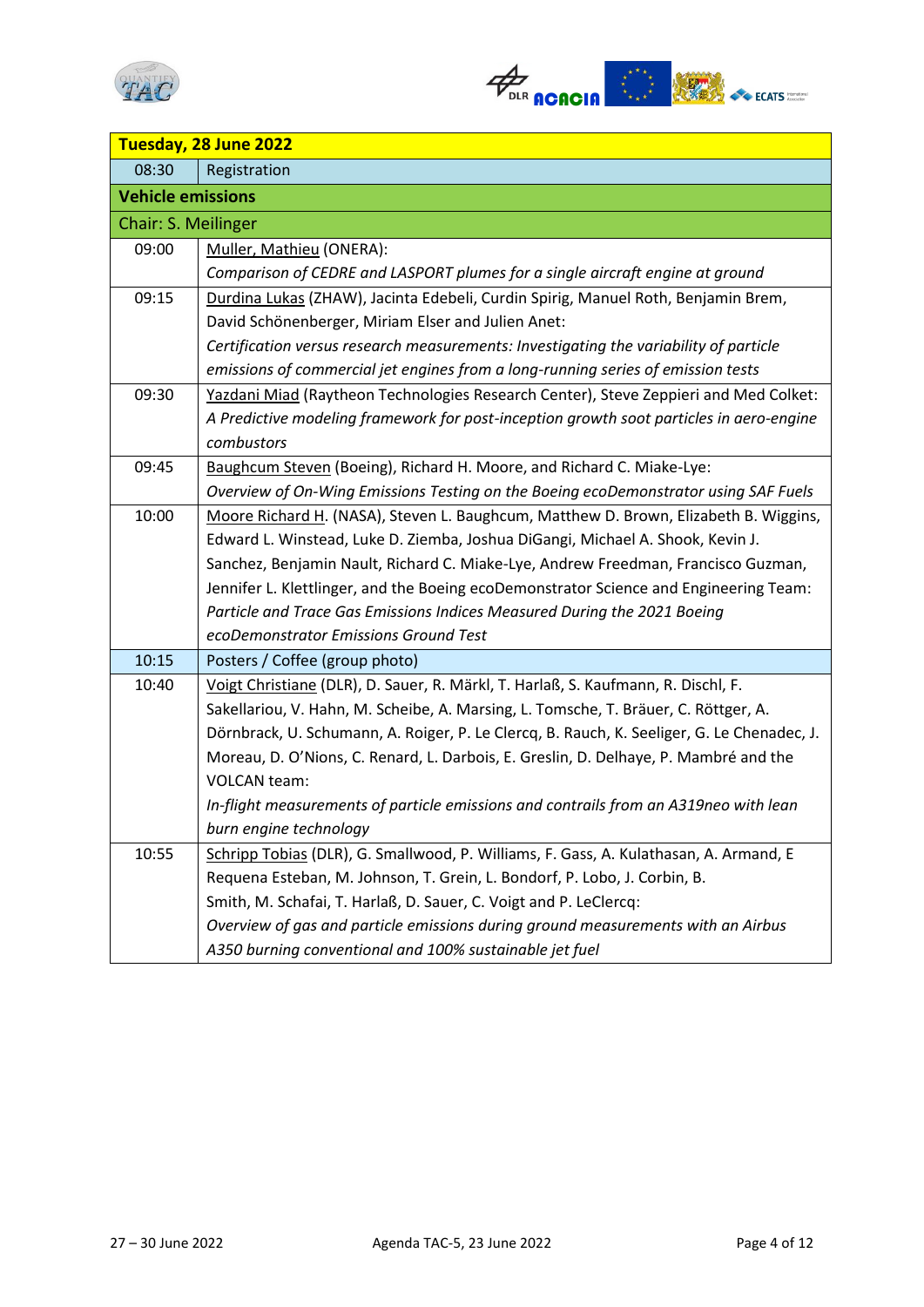



| <b>Excursion to Wendelstein</b> |                                                                                                       |
|---------------------------------|-------------------------------------------------------------------------------------------------------|
| Chair: R. Sausen                |                                                                                                       |
| 11:10                           | Riffeser A. (LMU):                                                                                    |
|                                 | The Wendelstein Observatory                                                                           |
| 11:40                           | Naoum Petra:                                                                                          |
|                                 | Technical information on the excursion                                                                |
| 11:45                           | Lunch                                                                                                 |
| 13:00                           | Departure of bus at Hotel St. Georg                                                                   |
| 13:30                           | Scientific Excursion to Wendelstein Observatory                                                       |
| 18:45                           | Return to Hotel St. Georg                                                                             |
| 19:00                           | Dinner                                                                                                |
| 20:00                           | Evening lecture by Sigrun Matthes (DLR)                                                               |
|                                 | Collaborative and inter-disciplinary Aeronautics Research in Europe on aviation and<br>climate change |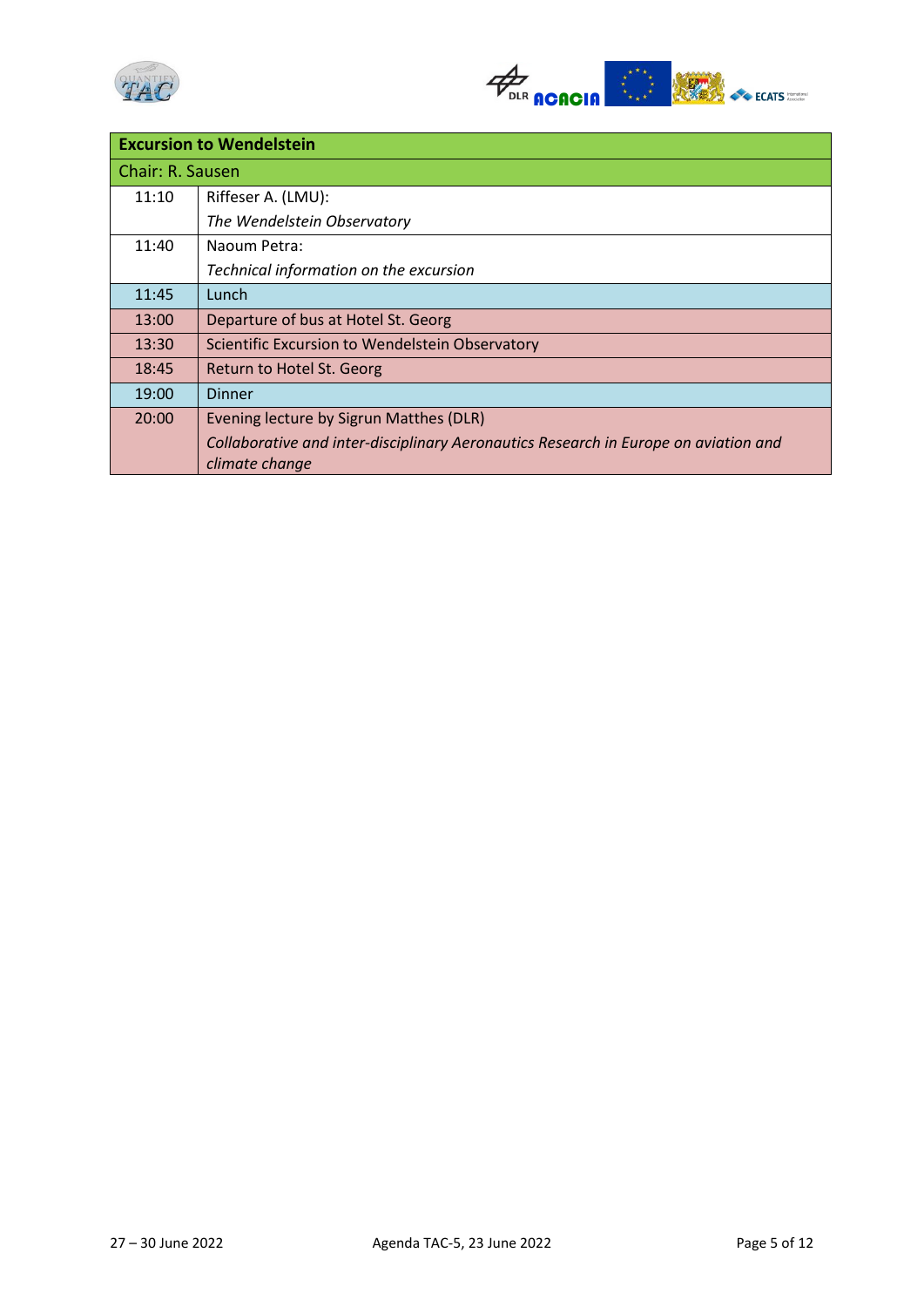



| <b>Wednesday, 29 June 2022</b> |                                                                                                 |
|--------------------------------|-------------------------------------------------------------------------------------------------|
| 08:30                          | Registration                                                                                    |
|                                | <b>Emission inventories and scenarios</b>                                                       |
| Chair: S. Matthes              |                                                                                                 |
| 09:00                          | Mathes Teresa, P. Eger, Alexander Zavarsky (Federal Institute of Hydrology), T. Ternes          |
|                                | and L. Duester:                                                                                 |
|                                | Measuring the contribution of inland shipping on air pollution along the federal                |
|                                | waterways in Germany                                                                            |
| 09:15                          | Thomsen Nina (DLR), Armin Aulinger, Volker Matthias, Thirza van Laar:                           |
|                                | Forecasting the Spatial Distribution of Road-Based Transport Emissions - A Modeling             |
|                                | <b>Framework for Central Europe</b>                                                             |
| 09:30                          | Grobler Carla (MIT), Thibaud Fritz, Sebastian D. Eastham, Florian Allroggen, Steven R.H.        |
|                                | Barrett:                                                                                        |
|                                | Commercial civil aviation emissions from 1980 to the present day                                |
| 09:45                          | Aulinger Armin (Hereon), M. Otten and P. Scholten:                                              |
|                                | Current and future scenarios of $NOx$ emissions from inland navigation                          |
| 10:00                          | Badeke Ronny (Hereon), Matthias, V., Karl, M., Ramacher, M.O.P., Schwarzkopf, D.A. and          |
|                                | Grawe, D.:                                                                                      |
|                                | Application of a flexible plume approach for ship emissions in a city-scale air quality         |
|                                | model                                                                                           |
| 10:15                          | Kurchaba Solomiia (Leiden University), Jasper van Vliet, Fons J. Verbeek, Jacqueline J.         |
|                                | Meulman and Cor J. Veenman:                                                                     |
|                                | Towards quantification of NO <sub>2</sub> emission from individual seagoing ships using machine |
|                                | learning on TROPOMI satellite data                                                              |
| 10:30                          | Posters / Coffee                                                                                |
|                                | <b>POSTER SESSION G &amp; H Authors in Attendance</b>                                           |
| Chair: K. Dahlmann             |                                                                                                 |
| 11:00                          | Poster groups G & H                                                                             |
| 12:45                          | Lunch                                                                                           |
|                                | <b>Contrails and contrail cirrus</b>                                                            |
| <b>Chair: S. Stromatas</b>     |                                                                                                 |
| 14:00                          | Bräuer Tiziana (DLR), C. Voigt, D. Sauer, S. Kaufmann, V. Hahn, M. Scheibe, J. Kleine,          |
|                                | T. Jurkat-Witschas, C. Heckl, H. Schlager, U. Schumann, R. Teoh, M. Stettler,                   |
|                                | G. S. Diskin, J. B. Nowak, J. P. DiGangi, P. Le Clercq, T. Schripp, R. H. Moore and B. E.       |
|                                | Anderson:                                                                                       |
|                                | Airborne Contrail Measurements from Sustainable Aviation Fuels during the ECLIF                 |
|                                | II/NDMAX experiment                                                                             |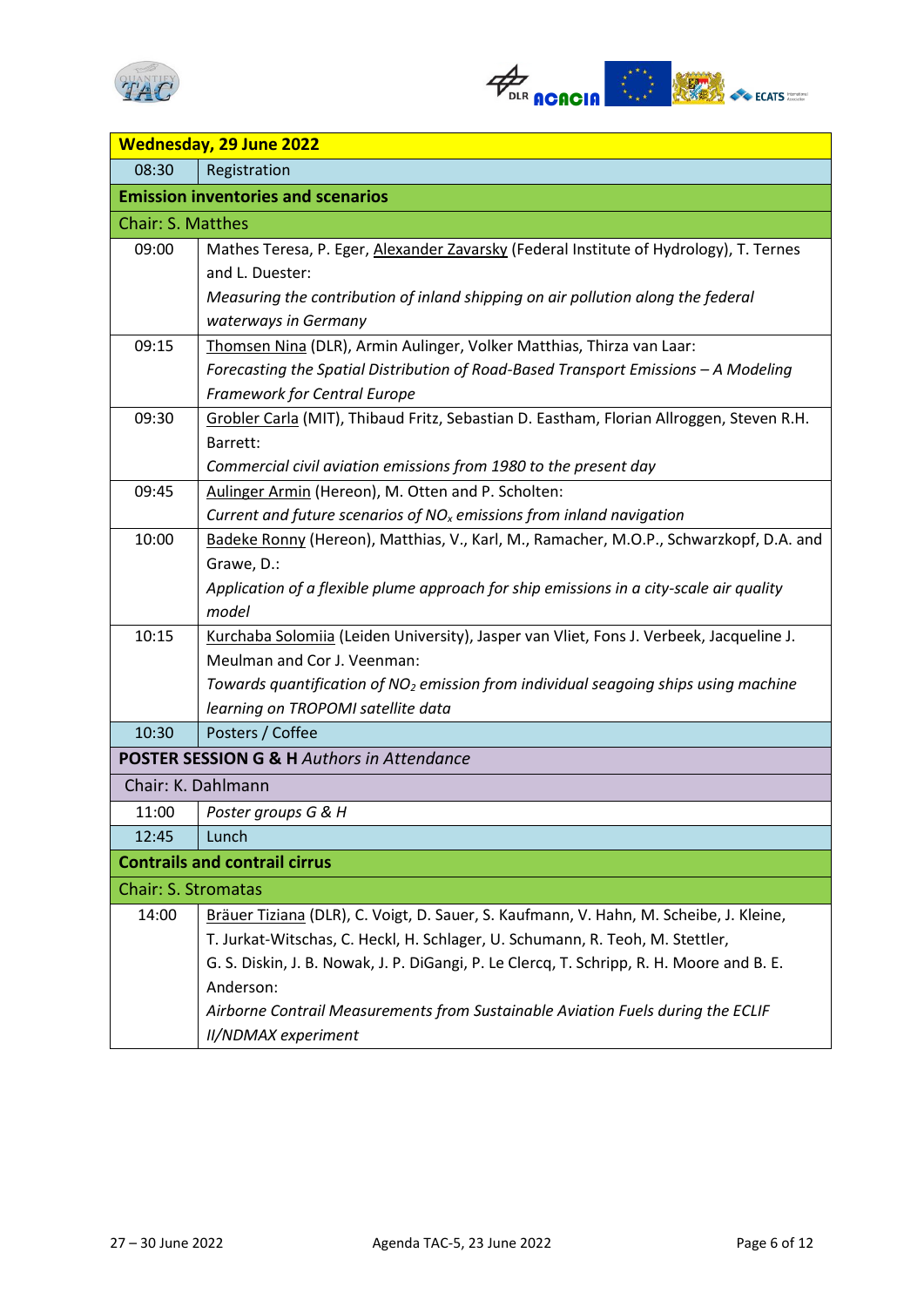



| 14:15         | Jurkat-Witschas Tina (DLR), Christiane Voigt, Stefan Kaufmann, Martina Krämer, Silke      |
|---------------|-------------------------------------------------------------------------------------------|
|               | Groß, Luca Bugliaro, Elena de la Torre Castro, Andreas Dörnbrack, Sarah Grawe, Theresa    |
|               | Harlaß, Bernhard Mayer, Emma Järvinen, Stephan Mertes, Andreas Minikin, Mira              |
|               | Pöhlker, Markus Rapp, Johannes Röttenbacher, Anke Roiger, Christian Rolf, Daniel Sauer,   |
|               | Andreas Schäfler, Johannes Schneider, Laura Tomsche, Frank Stratmann, Manfred             |
|               | Wendisch, Heini Wernli, Martin Wirth, Andreas Zahn, Helmut Ziereis, Martin Zöger and      |
|               | the CIRRUS-HL Team:                                                                       |
|               | CIRRUS-HL - the HALO mission on cirrus and contrail cirrus measurements in mid and        |
|               | high latitudes                                                                            |
| 14:30         | Miake-Lye Richard (Aerodyne Research) and Stephen H. Jones:                               |
|               | Microphysical Analysis of ND-MAX/ECLIF2 Contrails                                         |
| 14:45         | Bier Andreas (DLR), Unterstrasser Simon, Mattia Righi, and Johannes Hendricks:            |
|               | Contrail formation on ambient aerosol particles for aircraft with hydrogen combustion     |
| 15:00         | Rosenow Judith (TUD), Jakub Hospodka and Hartmut Fricke:                                  |
|               | Validation of a Contrail Life Cycle model in Central Europe                               |
| 15:15         | <b>Burkhardt Ulrike (DLR) and Andreas Bier:</b>                                           |
|               | Impact of parameterizing contrail formation processes on global contrail cirrus radiative |
|               | forcing and its dependency on soot number emissions                                       |
| 15:30         | Verma Pooja (DLR) and Ulrike Burkhardt:                                                   |
|               | Cirrus perturbations due to contrail formation within cirrus                              |
| 15:45         | Poster / Coffee                                                                           |
|               | <b>Contrails and contrail cirrus (continued)</b>                                          |
|               |                                                                                           |
| Chair: F. Yin |                                                                                           |
| 16:15         | Li Yun (FZ Jülich), Christoph Mahnke, Susanne Rohs, Andreas Petzold, and Martina          |
|               | Krämer:                                                                                   |
|               | Airborne observations of contrail cirrus over Europe and the Northeast Atlantic           |
| 16:30         | Ponsonby Joel (Imperial College London), Jade Low, Edward Gryspeerdt, Roger Teoh,         |
|               | Marc Shapiro, Marc Stettler:                                                              |
|               | Comparing Ground-based Contrail Observations with Flight Data and Model Forecasts         |
| 16:45         | Wolf Kevin (IPSL), Nicolas Bellouin, and Olivier Boucher:                                 |
|               | Contrail formation distributions derived from a 10-year radiosonde data set:              |
|               | Climatologies, model representation, and prospective effects of alternative fuels         |
| 17:00         | Lena Wilhelm (DLR, University of Berne), Klaus Gierens, and Susanne Rohs:                 |
|               | Towards a better prediction of persistent contrails using dynamical proxy variables       |
| 17:15         | Shapiro Marc (Orca Sciences), Zebediah Engberg, Branko Zugic, Roger Teoh, Marc            |
|               | Stettler, Ulrich Schumann, Ian McKay:                                                     |
|               | Forecasting Contrail Climate Forcing for Flight Planning and Air Traffic Management       |
|               | <b>Applications</b>                                                                       |
| 17:30         | Meijer Vincent (MIT), Sebastian D. Eastham and Steven R.H. Barrett:                       |
|               | Using satellite-based observations of contrails to inform contrail avoidance strategies   |
| 17:45         | Teoh Roger (Imperial College London), Ulrich Schumann, Christiane Voigt, Tobias Schripp   |
|               | and Marc Stettler:                                                                        |
|               | Targeted Use of Sustainable Aviation Fuels to Minimise Contrail Climate Forcing           |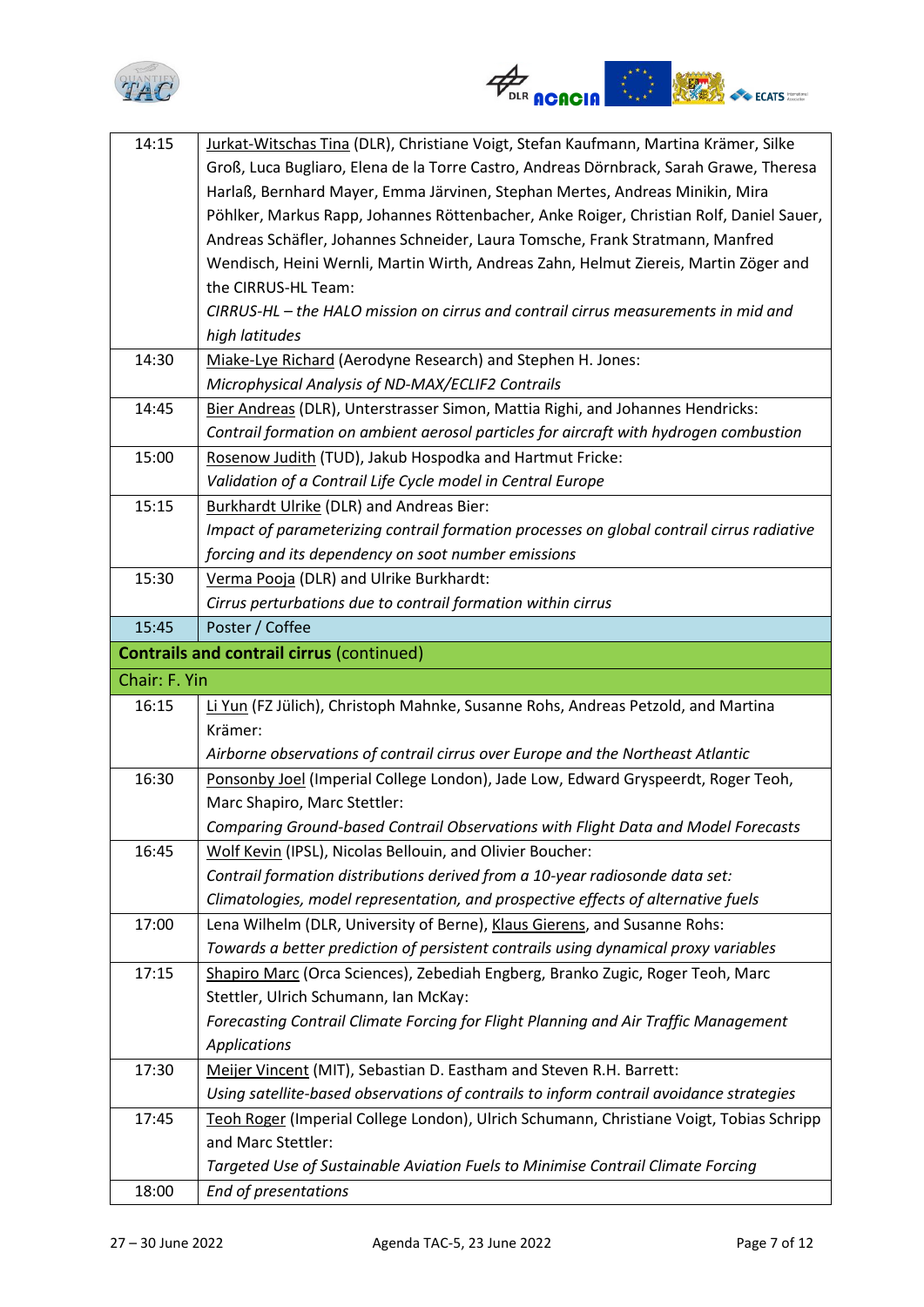



19:00 Conference Dinner

| Thursday, 30 June 2022 |                                                                                                                                                                                                                                                                                                                                                                                                                                                                                                               |
|------------------------|---------------------------------------------------------------------------------------------------------------------------------------------------------------------------------------------------------------------------------------------------------------------------------------------------------------------------------------------------------------------------------------------------------------------------------------------------------------------------------------------------------------|
| 08:30                  | Registration                                                                                                                                                                                                                                                                                                                                                                                                                                                                                                  |
|                        | <b>Indirect cloud effects</b>                                                                                                                                                                                                                                                                                                                                                                                                                                                                                 |
| Chair: N. Bellouin     |                                                                                                                                                                                                                                                                                                                                                                                                                                                                                                               |
| 09:00                  | Sauer Daniel (DLR), C. Voigt, F. Sakellariou, R. Dischl, T. Harlaß, R. Märkl, M. Scheibe, S.<br>Kaufmann, C. Röttger, T. Bräuer, V. Hahn, A. Marsing, L. Tomsche, A. Roiger, T. Schripp,<br>T. Grein, G. Le Chenadec, A. Kulathasan, F. Gass, E. Requena Esteban, C. Renard, R.<br>Jimenez De Los Galanes, P. Madden, P. Swann, P. Le Clercq and the ECLIF3 team:<br>Inflight measurements of particle emissions and contrails of passenger aircraft at cruise<br>altitudes burning 100% sustainable jet fuel |
| 09:15                  | Testa Baptiste (ETHZ), Lukas Durdina, Jacinta Edebeli, Curdin Spirig, Julien Anet and<br>Zamin A. Kanji:<br>Ice nucleating properties of aircraft turbine engine soot particles with respect to cirrus<br>clouds formations                                                                                                                                                                                                                                                                                   |
| 09:30                  | Mahnke Christoph (FZ Jülich), Rita Gomes, Ulrich Bundke, Marcel Berg, Helmut Ziereis,<br>Monica Sharma, Mattia Righi, Johannes Hendricks, Andreas Zahn, and Andreas Petzold:<br>Aviation induced aerosol within the UTLS: properties and processing observed from the<br>IAGOS-CARIBIC Flying Laboratory                                                                                                                                                                                                      |
| 09:45                  | Prashanth Prakash (MIT), Raymond L Speth, Sebastian D Eastham, Jayant S Sabnis and<br>Steven R H Barrett:<br>Aerosol formation pathways from aviation emissions                                                                                                                                                                                                                                                                                                                                               |
| 10:00                  | Purseed Jhaswantsing (IPSL), Nicolas Bellouin and Ella Gilbert:<br>Large Eddy Simulation of interactions between aviation-aerosols and cirrus clouds                                                                                                                                                                                                                                                                                                                                                          |
| 10:15                  | Tully Colin (ETHZ), David Neubauer, Nadja Omanovic and Ulrike Lohmann:<br>Evaluating cirrus cloud thinning efficacy using prognostic seeding particles along flight<br>tracks in the ECHAM-HAM GCM                                                                                                                                                                                                                                                                                                            |
| 10:30                  | Righi Mattia (DLR), Johannes Hendricks, and Christof G. Beer:<br>Exploring the uncertainties in the aviation soot-cirrus effect                                                                                                                                                                                                                                                                                                                                                                               |
| 10:45                  | Posters / Coffee                                                                                                                                                                                                                                                                                                                                                                                                                                                                                              |
| <b>Ship tracks</b>     |                                                                                                                                                                                                                                                                                                                                                                                                                                                                                                               |
|                        | Chair: R. Miake-Lye                                                                                                                                                                                                                                                                                                                                                                                                                                                                                           |
| 11:15                  | Gryspeerdt Edward (Imperial College London), Manuel Louro Coelho, Tristan Smith,<br>Santiago Suarez De La Fuente, Rodrigo Quilelli Correa Rocha Ribeiro, and Maarten van<br>Reeuwijk:<br>Global observations of shiptrack formation and properties                                                                                                                                                                                                                                                            |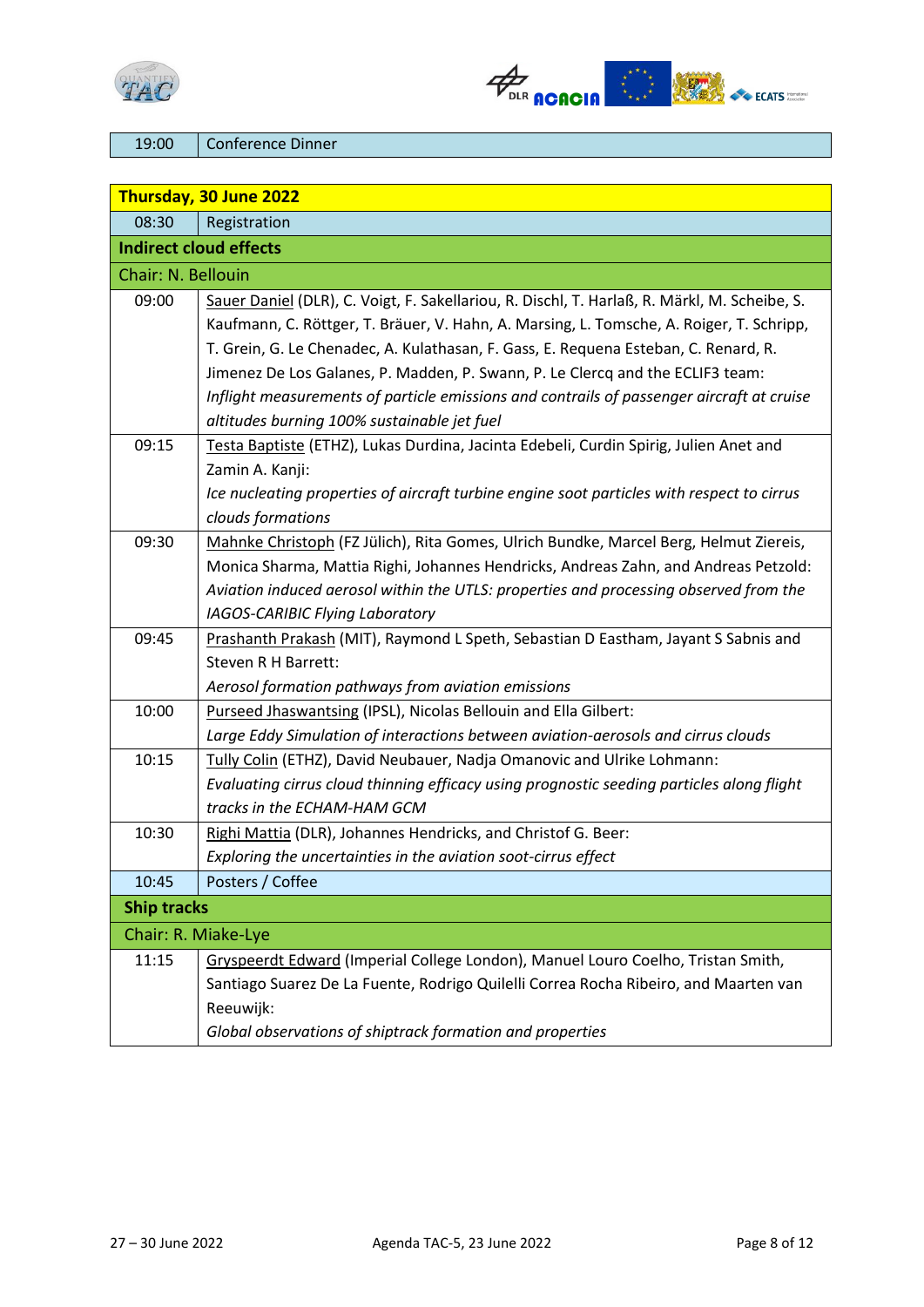



| Transport impact on the chemical composition of the atmosphere |                                                                                                    |
|----------------------------------------------------------------|----------------------------------------------------------------------------------------------------|
| Chair: R. Miake-Lye                                            |                                                                                                    |
| 11:30                                                          | Schlager Hans (DLR), G. Stratmann, M. Mertens, M. Scheibe, A. Marsing, U. Schumann, I.             |
|                                                                | Tadic, R. Doerich, L. Ernie, J. Crowley, H. Fischer, A. Roiger, A. Zahn, H. Ziereis, P. Jöckel,    |
|                                                                | M. Rapp, J. Lelieveld, C. Voigt:                                                                   |
|                                                                | Impact of reduced emissions from aviation during the COVID-19 pandemic on reactive                 |
|                                                                | nitrogen and ozone in the UTLS over Europe and the eastern North Atlantic                          |
| 11:45                                                          | Hahn Josefine (Hereon), Daniel Schwarzkopf, Ronny Petrik and Volker Matthias:                      |
|                                                                | Future air quality changes due to ship emission mitigation in the North and Baltic Seas            |
| 12:00                                                          | Terrenoire Etienne (Onera) and Didier A. Hauglustaine:                                             |
|                                                                | Impact of present and future aircraft $NOx$ and aerosol emissions on atmospheric                   |
|                                                                | composition                                                                                        |
| 12:15                                                          | Lunch                                                                                              |
|                                                                | <b>Transport impact on climate</b>                                                                 |
| Chair: A. Petzold                                              |                                                                                                    |
| 13:15                                                          | Omanovic Nadja (ETHZ), Colin Tully, David Neubauer, and Ulrike Lohmann:                            |
|                                                                | Assessing the impact of non-CO <sub>2</sub> aircraft emissions on cirrus cloud formation in ECHAM- |
|                                                                | <b>HAM GCM</b>                                                                                     |
| 13:30                                                          | Thor Robin (DLR), Agnieszka Skowron (MMU), Sigrun Matthes, Ruben Rodriguez De                      |
|                                                                | Leon:                                                                                              |
|                                                                | Sensitivities of climate impact of supersonic aviation                                             |
| 13:45                                                          | Bickel Marius (DLR), Michael Ponater, Ulrike Burkhardt, Mattia Righi, Johannes                     |
|                                                                | Hendricks and Lisa Bock:                                                                           |
|                                                                | Climate impact of contrail cirrus                                                                  |
| 14:00                                                          | <b>Schumann Ulrich (DLR):</b>                                                                      |
|                                                                | The Energy Forcing Concept for Climate Optimized Flight Routing                                    |
| 14:15                                                          | <b>Summary &amp; Conclusions</b>                                                                   |
| 15:00                                                          | End of conference                                                                                  |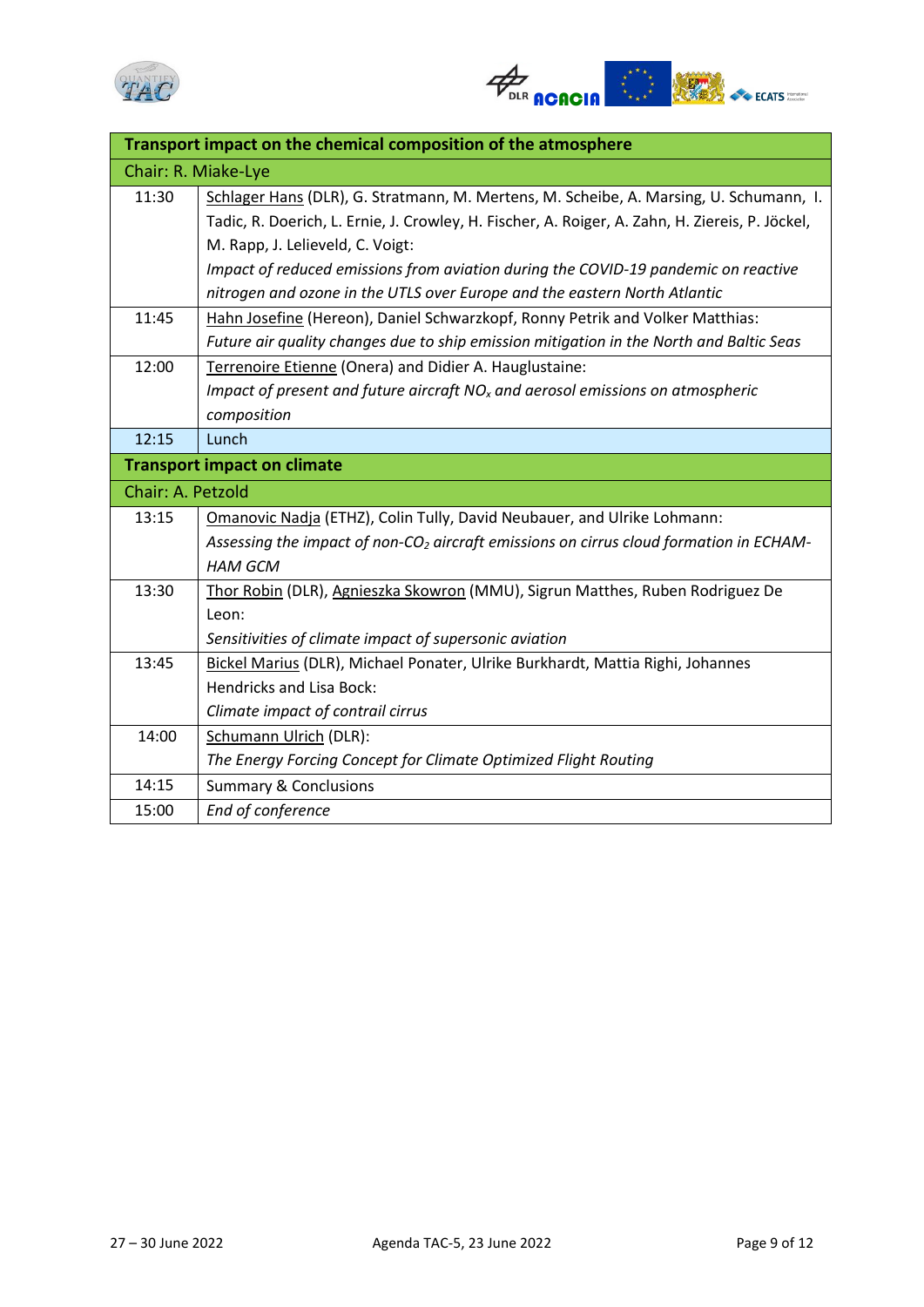



### **POSTER**

|                             | A. Mitigation of transport impacts by operational means                                      |
|-----------------------------|----------------------------------------------------------------------------------------------|
| A.01                        | Michael Finke (DLR), Sigrun Matthes, Alessandra Tedeschi, Gustavo Alonso, Izabela Stasicka,  |
|                             | Sabine Baumann and the ACGA team: First results of EU funded aeronautic projects             |
| A.02                        | Castino Federica (Delft University of Technology), Feijia Yin, Volker Grewe, Hiroshi         |
|                             | Yamashita, Sigrun Matthes, Sabine Baumann, Simone Dietmüller, Florian Linke, Benjamin        |
|                             | Lührs, Maximilian Mendiguchia Meuser, Manuel Soler and Abolfazl Simorgh: Eco-efficient       |
|                             | aircraft trajectories in the European airspace                                               |
| A.03                        | Elmourad Jad (MIT), Sebastian D Eastham, Raymond L Speth, Florian Allroggen and Steven R     |
|                             | H Barrett: Flight level optimization for contrail avoidance                                  |
| A.04                        | Frömming Christine (DLR), Volker Grewe, Sabine Brinkop, Katrin Dahlmann, Simone              |
|                             | Dietmüller, Amund S. Haslerud, Patrick Jöckel, Jesper van Manen, Sigrun Matthes, Patrick     |
|                             | Peter and Simon Rosanka: Climate Change Functions as a basis for weather dependent           |
|                             | climate optimized aircraft trajectories                                                      |
| A.05                        | Rubin-Zuzic Milenko (DLR), Luca Bugliaro, Ulrich Schumann, Christiane Voigt, Marc Stettler,  |
|                             | Roger Teoh, Marc Shapiro and Zebediah Engberg: Aviation induced contrails and their          |
|                             | avoidance by flight correction                                                               |
| A.07                        | Sausen Robert (DLR), Ralph Leemüller, Björn-Rüdiger Beckmann, Thorsten Wiesemann,            |
|                             | Ralph Schultz, Gerrit Rexhausen, Gerd Saueressig, Urban Weisshaar, and the D-KULT Team:      |
|                             | D-KULT: A Demonstrator for Climate and Environment Friendly Aviation                         |
| A.08                        | Unterstrasser Simon (DLR), K. Dahlmann, V. Grewe, T. Marks, S. Matthes, A. Stephan, H.       |
|                             | Yamashita: The mitigation potential of aircraft formation flight scenarios                   |
| A.09                        | Yin Feijia (Delft University of Technology), Volker Grewe, Klaus Gierens,                    |
|                             | Florian Linke, Alexander Lau, Malte Niklaß, Roland Potthast, Björn Beckmann, Phillippe       |
|                             | Keckhut, Pierre-Yves Lagrave, Ayce Celikel, Dave Raper, Thomas Roetger, Sigrun Matthes       |
|                             | and Simon Blakey: Research towards weather induced uncertainties for contrail persistence    |
|                             | and mitigation strategies for contrail impact (BeCoM project)                                |
|                             | B. Mitigation of transport impacts by technological changes in vehicles and engines          |
| <b>B.01</b>                 | Nalianda Devaiah (Cranfield University), V Sethi, T Nikolaidis and P Pilidis: Contrails from |
|                             | LH2-fuelled aircraft - what could we expect?                                                 |
| <b>B.02</b>                 | Prashanth Prakash (MIT), Sebastian D Eastham, Raymond L Speth and Steven R H Barrett:        |
|                             | Post-combustion emissions control in aero-gas turbine engines                                |
| <b>C. Vehicle emissions</b> |                                                                                              |
| C.01                        | Miake-Lye Richard (Aerodyne Research, Inc.) and Zhenhong Yu: Volatile Contributions to       |
|                             | nvPM: AMS analysis of nvPM emissions from a variety of commercial aircraft engines           |
| C.02                        | Miake-Lye Richard (Aerodyne Research, Inc.) and Stephen H. Jones: Parameterization of        |
|                             | H <sub>2</sub> SO <sub>4</sub> and Organic Contributions to volatile PM in aircraft plumes   |
| C.03                        | Moore Richard H. (NASA), Michael A. Shook, Luke Ziemba, Joshua DiGangi, Edward L.            |
|                             | Winstead, Bastian Rauch, Tina Jurkat-Witschas, Kenneth L. Thornhill, Matthew D. Brown,       |
|                             | Ewan Crosbie, Francesca Gallo, Carolyn Jordan, Claire Robinson, Kevin Sanchez, Taylor        |
|                             | Shingler Elizabeth L. Wiggins and Bruce Anderson: Time-Varying Aircraft Take-Off Emissions   |
|                             | Indices Measured at Los Angeles International Airport                                        |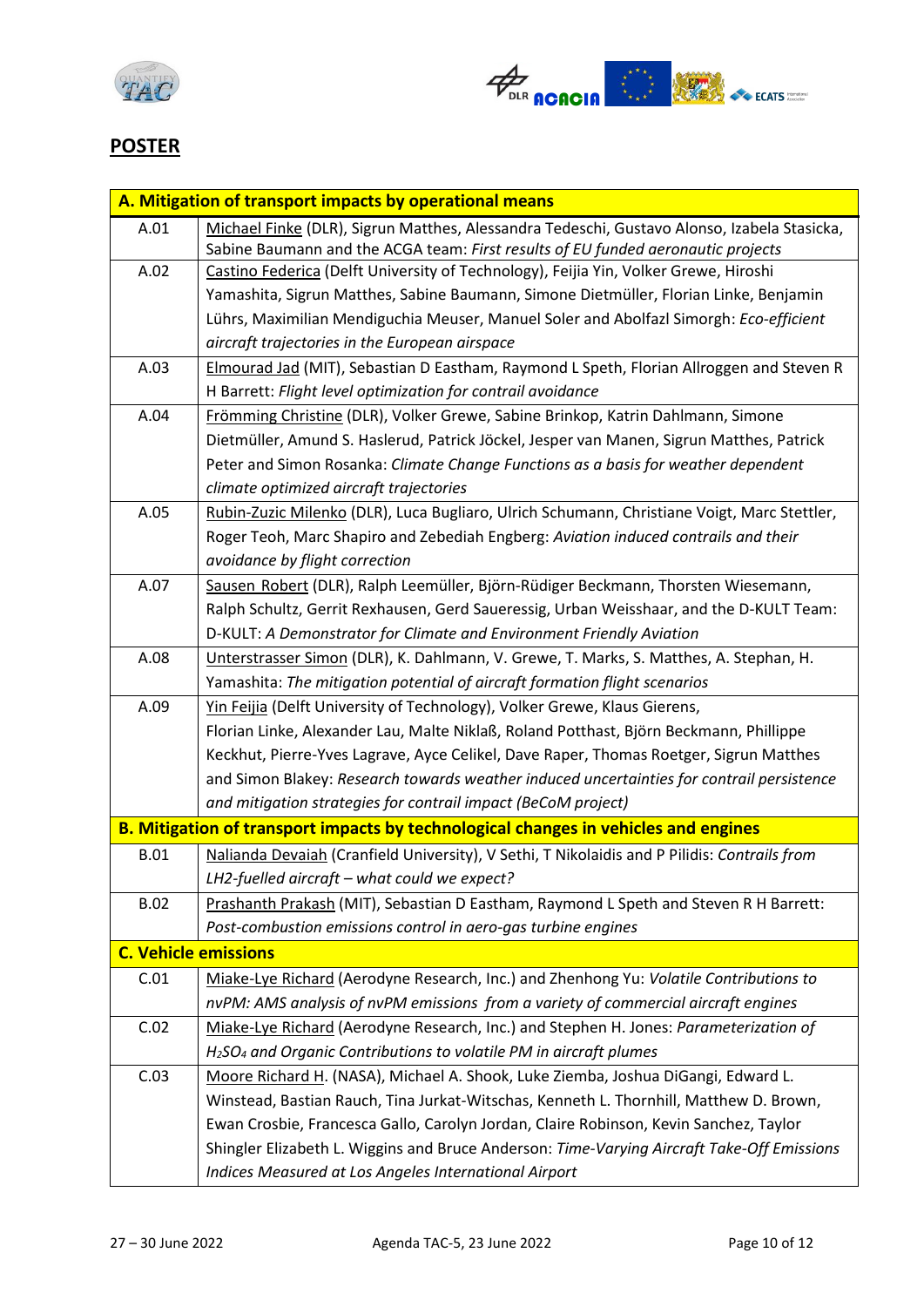



| C.04 | Muller Mathieu (ONERA), Etienne Terrenoire and Ulf Janicke: Comparison of CEDRE and                       |
|------|-----------------------------------------------------------------------------------------------------------|
|      | LASPORT plumes for a single aircraft engine at ground                                                     |
|      | <b>D. Emission inventories and scenarios</b>                                                              |
| D.01 | Righi Mattia (DLR), Angelika Schulz, Robert Sausen, Johannes Hendricks, Simone                            |
|      | Ehrenberger, Rainer Schmid, Daniel Krajzewicz, André Twele and the ELK consortium: ELK: a                 |
|      | DLR project on global transport emission inventories                                                      |
|      | <b>E. Indirect cloud effects</b>                                                                          |
| E.01 | Sharma Monica (DLR), Mattia Righi, Johannes Hendricks, Christoph Mahnke, Andreas                          |
|      | Petzold, Daniel Sauer and Volker Grewe: Towards an improved estimate of aviation-aerosol                  |
|      | effect on low level clouds                                                                                |
|      | F. Transport impact on the chemical composition of the atmosphere                                         |
| F.01 | Cohen Yann (CNRS), Didier Hauglustaine, Nicolas Bellouin, Marianne Tronstadt Lund, Sigrun                 |
|      | Matthes and Agnieszka Skowron: Impact of aircraft NO <sub>x</sub> and aerosol emissions on                |
|      | atmospheric composition: a model intercomparison                                                          |
| F.02 | Matthes Sigrun (DLR), Patrick Peter, Mariano Mertens, Yann Cohen, Didier Hauglustaine,                    |
|      | Patrick Jöckel, Helmut Ziereis, Andreas Zahn, Astrid Kerkweg and Andreas Petzold:                         |
|      | Comparing reactive species aircraft observations with EMAC global chemistry-climate model                 |
|      | simulations                                                                                               |
| F.03 | Righi Mattia (DLR), Johannes Hendricks and Sabine Brinkop: The global impact of the                       |
|      | transport sectors on aerosol and climate in the Shared Socioeconomic Pathways (SSPs)                      |
| F.04 | van 't Hoff J.A. (Delft University of Technology), V. Grewe and I.C. Dedoussi: Global ozone               |
|      | sensitivity to supersonic transport emissions above the transatlantic flight corridor                     |
|      | <b>G. Transport impact on climate</b>                                                                     |
| G.01 | Dahlmann Katrin (DLR), Volker Grewe, Sigrun Matthes, Christine Frömming, Johannes                         |
|      | Hendricks, Florian Linke, Martin Plohr, Mattia Righi, Tobias Schripp, Daniel Sauer, Stefan                |
|      | Kaufmann, Christiane Voigt, Christian Weder, Mariano Mertens, Sabine Brinkop and Simon                    |
|      | Unterstrasser: Eco2Fly - Towards an aviation climate impact assessment                                    |
| G.02 | Kim Joonhee (MIT), Jeong Suk Oh, Sadia Afrin, Sebastian D. Eastham, Steven R.H. Barrett:                  |
|      | Effect of aircraft altitude on tradeoffs between monetized impacts of CO <sub>2</sub> and NO <sub>x</sub> |
| G.03 | Matthes Sigrun (DLR), Nicolas Bellouin, Irene Dedoussi, Jan Fuglestvedt, Klaus Gierens,                   |
|      | Didier Hauglustaine, Zamin Kanji, Martina Krämer, David Lee, Ulrike Lohmann, Andreas                      |
|      | Petzold, Johannes Quaas, Mattia Righi, Bernadett Weinzierl, Sabine Baumann, Robert                        |
|      | Sausen and Julien Anet: ACACIA: Improved understanding on aviation's climate effects thru                 |
|      | combination of numerical modelling and observations                                                       |
| G.04 | Mariano Mertens, Johannes Hendricks, Mattia Righi, Volker Grewe, Sabine Brinkop (DLR),                    |
|      | Jöckel Patrick, Sigrun Matthes, Robin Thor, Vanessa Rieger: The contribution of transport                 |
|      | emissions on ozone and methane lifetime in 2015 and 2050 in the Shared Socioeconomic                      |
| G.05 | Pathways (SSPs)<br>Sigrun Matthes (DLR), David S. Lee, Ruben Rodriguez De Leon, Ling Lim, Bethan Owen,    |
|      | Agnieszka Skowron, Robin N. Thor and Etienne Terrenoire: The Effects of Supersonic Aviation               |
|      | on Ozone and Climate                                                                                      |
|      |                                                                                                           |